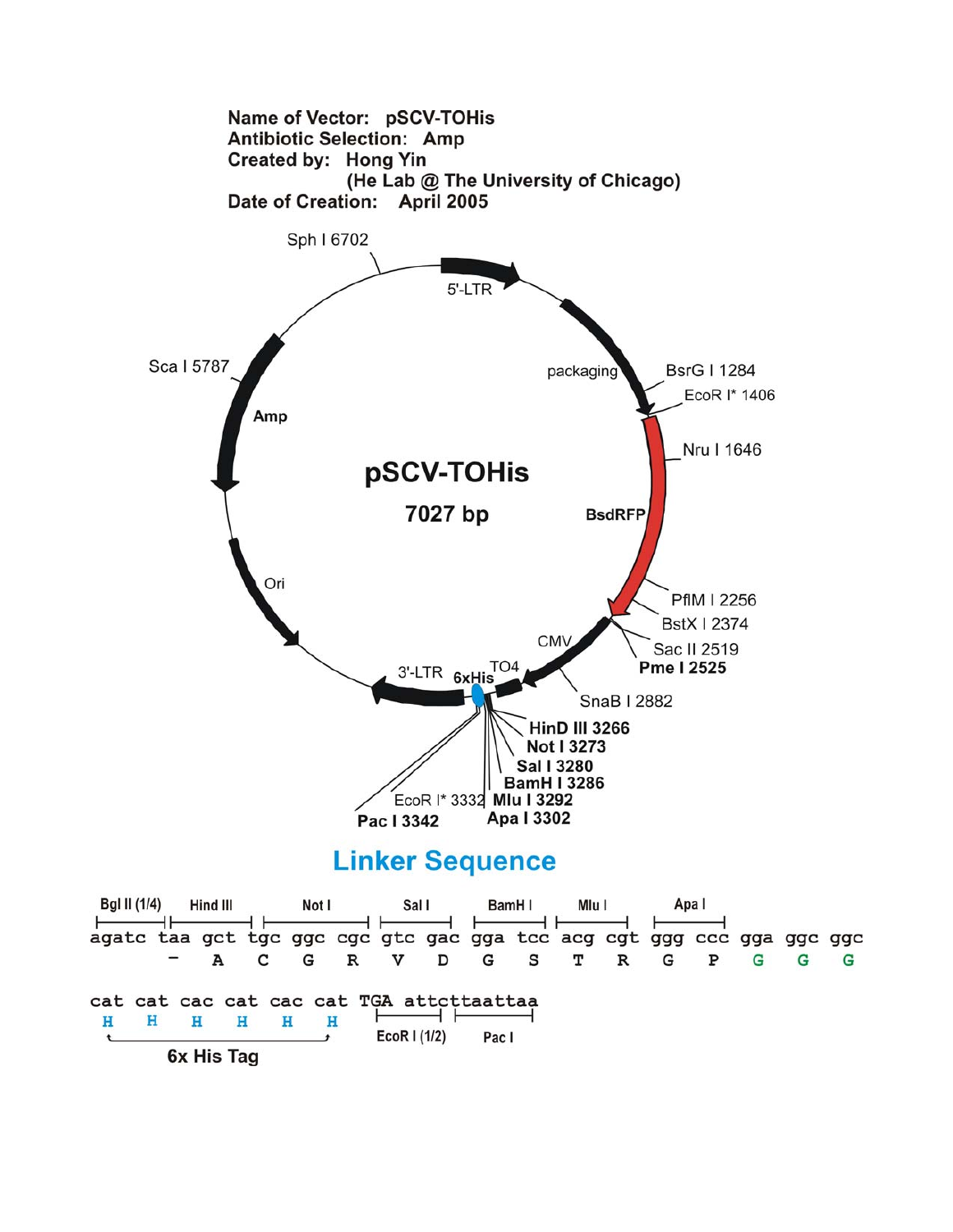TGAAAGACCC CACCTGTAGG TTTGGCAAGC TAGCTTAAGT AACGCCATTT TGCAAGGCATGGAAAATACATAACTGAGAA TAGAGAAGTT CAGATCAAGG TTAGGAACAG AGAGACAGCAGAATATGGGC CAAACAGGAT ATCTGTGGTAAGCAGTTCCT GCCCCGGCTCAGGGCCAAGAACAGATGGTCCCCAGATGCGGTCCCGCCCTCAGCAGTTTCTAGAGAACCATCAGATGTTTCCAGG GTGCCCCAAGGACCTGAAATGACCCTGTGCCTTATTTGAACTAACCAATCAGTTCGCTTCTCGCTTCTGTTCGCGCGCTTCTGCT CCCCGAGCTC AATAAAAGAG CCCACAACCCCTCACTCGGC GCGCCAGTCC TCCGATAGAC TGCGTCGCCCGGGTACCCGT ATTCCCAATAAAGCCTCTTG CTGTTTGCAT CCGAATCGTG GACTCGCTGA TCCTTGGGAG GGTCTCCTCAGATTGATTGA CTGCCCACCT CGGGGGTCTT TCATTTGGAG GTTCCACCGA GATTTGGAGACCCCTGCCCA GGGACCACCGACCCCCCCGC CGGGAGGTAA GCTGGCCAGC GGTCGTTTCGTGTCTGTCTC TGTCTTTGTG CGTGTTTGTG CCGGCATCTAATGTTTGCGC CTGCGTCTGTACTAGTTAGC TAACTAGCTC TGTATCTGGC GGACCCGTGG TGGAACTGAC GAGTTCTGAACACCCGGCCG CAACCCTGGG AGACGTCCCA GGGACTTTGG GGGCCGTTTT TGTGGCCCGACCTGAGGAAG GGAGTCGATGTGGAATCCGA CCCCGTCAGG ATATGTGGTT CTGGTAGGAGACGAGAACCT AAAACAGTTC CCGCCTCCGT CTGAATTTTTGCTTTCGGTT TGGAACCGAAGCCGCGCGTC TTGTCTGCTG CAGCGCTGCA GCATCGTTCT GTGTTGTCTC TGTCTGACTGTGTTTCTGTA TTTGTCTGAA AATTAGGGCC AGACTGTTAC CACTCCCTTA AGTTTGACCTTAGGTCACTG GAAAGATGTCGAGCGGATCG CTCACAACCA GTCGGTAGAT GTCAAGAAGAGACGTTGGGT TACCTTCTGC TCTGCAGAAT GGCCAACCTTTAACGTCGGA TGGCCGCGAGACGGCACCTT TAACCGAGAC CTCATCACCC AGGTTAAGAT CAAGGTCTTT TCACCTGGCCCGCATGGACA CCCAGACCAG GTCCCCTACA TCGTGACCTG GGAAGCCTTG GCTTTTGACCCCCCTCCCTG GGTCAAGCCCTTTGTACACC CTAAGCCTCC GCCTCCTCTT CCTCCATCCGCCCCGTCTCT CCCCCTTGAA CCTCCTCGTT CGACCCCGCCTCGATCCTCC CTTTATCCAGCCCTCACTCCTTCTCTAGGCGCCG**GAATTC**ACCATGGCCAAGCCTTTGTCTCAAGAAGAATCCACCCTCATTGAA AGAGCAACGGCTACAATCAACAGCATCCCCATCTCTGAAGACTACAGCGTCGCCAGCGCAGCTCTCTCTAGCGACGGCCGCATCT TCACTGGTGTCAATGTATATCATTTTACTGGGGGACCTTGTGCAGAACTCGTGGTGCTGGGCACTGCTGCTGCTGCGGCAGCTGG CAACCTGACTTGTATCGTCGCGATCGGAAATGAGAACAGGGGCATCTTGAGCCCCTGCGGACGGTGCCGACAGGTGCTTCTCGAT CTGCATCCTGGGATCAAAGCCATAGTGAAGGACAGTGATGGACAGCCGACGGCAGTTGGGATTCGTGAATTGCTGCCCTCTGGTT ATGTGTGGGAGGGC**TCTAGA**GGAGGCGGCGGAGGTatggcctcctccgaggacgtcatcaaggagttcatgcgcttcaaggtgcg catggagggctccgtgaacggccacgagttcgagatcgagggCgagggcgagggccgcccctacgagggcacccagaccgccaag ctgaaggtgaccaagggcggccccctgcccttcgcctgggacatcctgtcccctcagttccagtacggctccaaggcctacgtga agcaccccgccgacatccccgactacttgaagctgtccttccccgagggcttcaagtgggagcgcgtgatgaacttcgaggacgg cggcgtggtgaccgtgacccaggactcctccctgcaggacggcgagttcatctacaaggtgaagctgcgcggcaccaacttcccc tccgacggccccgtaatgcagaagaagaccatgggctgggaggcctccaccgagcggatgtaccccgaggacggcgccctgaagg gcgagatcaagatgaggctgaagctgaaggacggcggccactacgacgccgaggtcaagaccacctacatggccaagaagcccgt gcagctgcccggcgcctacaagaccgacatcaagctggacatcacctcccacaacgaggactacaccatcgtggaacagtacgag cgcgccgagggccgccactccaccggcgcctaa**GGATCt** ccgcgg **gtttaaac** ATTGATTATTGACTAGTTATTA ATAGTAATCAATTACGGGGTCATTAGTTCATAGCCCATATATGGAGTTCCGCGTTACATAACTTACGGTAAATGGCCCGCCTGGC TGACCGCCCAACGACCCCCGCCCATTGACGTCAATAATGACGTATGTTCCCATAGTAACGCCAATAGGGACTTTCCATTGACGTC AATGGGTGGAGTATTTACGGTAAACTGCCCACTTGGCAGTACATCAAGTGTATCATATGCCAAGTACGCCCCCTATTGACGTCAA TGACGGTAAATGGCCCGCCTGGCATTATGCCCAGTACATGACCTTATGGGACTTTCCTACTTGGCAGTACATCTACGTATTAGTC ATCGCTATTACCATGGTGATGCGGTTTTGGCAGTACATCAATGGGCGTGGATAGCGGTTTGACTCACGGGGATTTCCAAGTCTCC ACCCCATTGACGTCAATGGGAGTTTGTTTTGGAACCAAAATCAACGGGACTTTCCAAAATGTCGTAACAACTCCGCCCCATTGAC GCAAATGGGCGGTAGGCGTGTACGGTGGGAGGTCTATATAAGCAGAGCTCTCCCTATCAGTGATAGAGATCTCCCTATCAGTGAT AGAGATCTCCCTATCAGTGATAGAGATCTCCCTATCAGTGATAGAGATCGAGCTGTTTAGTGAACCGTCAGATCGCCTGGAGACG CCATCCACGCTGTTTTGACCTCCATAGA**AGAtctaagctt gcgg ccg cgt cga cgg atc cA CGC GT GGGCCC**  gga ggc ggc cat cat cac cat cac cat TGA attc **ttaattaa CGAT**AA AATAAAAGAT TTTATTTAGT CTCCAGAAAAAGGGGGGAAT GAAAGACCCC ACCTGTAGGT TTGGCAAGCT AGCTTAAGTAACGCCATTTTGCAAGGCATGGAAAATACATAACTGAGAATAGAGAAGTTCAGATCAAGGTTAGGAACAGAGAGAC AGCAGAATATGGGCCAAACAGGATATCTGTGGTAAGCAGTTCCTGCCCCGGCTCAGGGCCAAGAACAGATGGTCCCCAGATGCGG TCCCGCCCTCAGCAGTTTCTAGAGAACCATCAGATGTTTCCAGGGTGCCCCAAGGACCTGAAATGACCCTGTGCCTTATTTGAAC TAACCAATCAGTTCGCTTCTCGCTTCTGTTCGCGCGCTTCTGCTCCCCGAGCTCAATAAAAGAGCCCACAACCCCTCACTCGGCG CGCCAGTCCTCCGATAGACTGCGTCGCCCGGGTACCCGTGTATCCAATAAACCCTCTTGCAGTTGCATCCGACTTGTGGTCTCGC TGTTCCTTGGGAGGGTCTCCTCTGAGTGATTGACTACCCGTCAGCGGGGGTCTTTCATGGGTAACAGTTTCTTGAAGTTGGAGAA CAACATTCTGAGGGTAGGAG TCGAATATTA AGTAATCCTG ACTCAATTAGCCACTGTTTT GAATCCACATACTCCAATAC TCCTGAAATA GTTCATTATG GACAGCGCAGAAGAGCTGGG GAGAATTAAT TCGTAATCAT GGTCATAGCTGTTTCCTGTG TGAAATTGTTATCCGCTCAC AATTCCACAC AACATACGAG CCGGAAGCAT AAAGTGTAAA GCCTGGGGTGCCTAATGAGT GAGCTAACTCACATTAATTG CGTTGCGCTC ACTGCCCGCT TTCCAGTCGGGAAACCTGTC GTGCCAGCTGCATTAATGAA TCGGCCAACG CGCGGGGAGA GGCGGTTTGCGTATTGGGCG CTCTTCCGCT TCCTCGCTCA CTGACTCGCTGCGCTCGGTC GTTCGGCTGCGGCGAGCGGT ATCAGCTCAC TCAAAGGCGG TAATACGGTT ATCCACAGAA TCAGGGGATAACGCAGGAAA GAACATGTGAGCAAAAGGCC AGCAAAAGGC CAGGAACCGT AAAAAGGCCGCGTTGCTGGC GTTTTTCCATAGGCTCCGCC CCCCTGACGA GCATCACAAA AATCGACGCTCAAGTCAGAG GTGGCGAAAC CCGACAGGAC TATAAAGATACCAGGCGTTT CCCCCTGGAAGCTCCCTCGT GCGCTCTCCT GTTCCGACCC TGCCGCTTAC CGGATACCTG TCCGCCTTTCTCCCTTCGGG AAGCGTGGCGCTTTCTCATA GCTCACGCTG TAGGTATCTC AGTTCGGTGTAGGTCGTTCG CTCCAAGCTGGGCTGTGTGC ACGAACCCCC CGTTCAGCCC GACCGCTGCGCCTTATCCGG TAACTATCGT CTTGAGTCCA ACCCGGTAAGACACGACTTA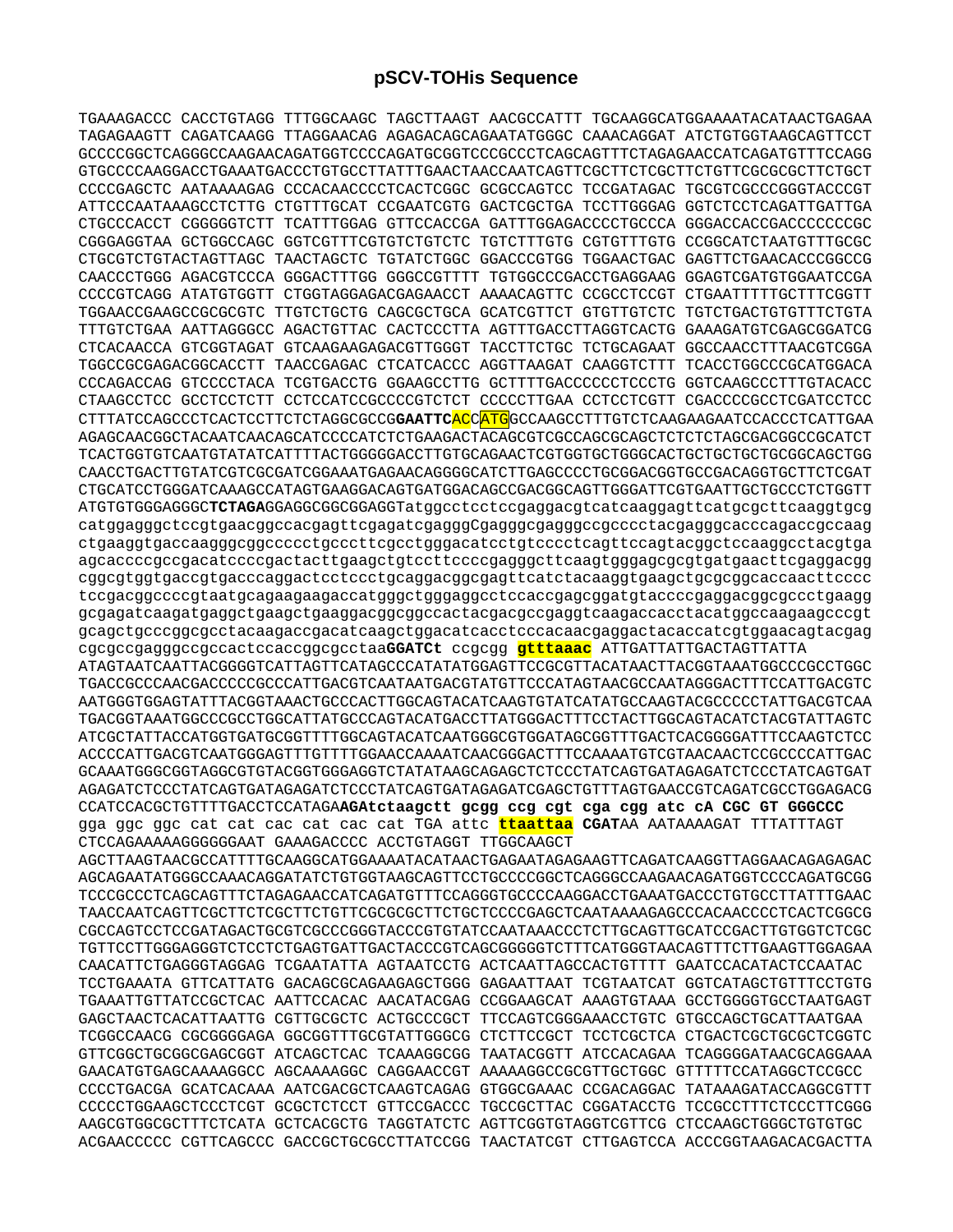TCGCCACTGGCAGCAGCCAC TGGTAACAGG ATTAGCAGAG CGAGGTATGT AGGCGGTGCT ACAGAGTTCTTGAAGTGGTG GCCTAACTACGGCTACACTA GAAGGACAGT ATTTGGTATC TGCGCTCTGCTGAAGCCAGT TACCTTCGGAAAAAGAGTTG GTAGCTCTTG ATCCGGCAAA CAAACCACCGCTGGTAGCGG TGGTTTTTTT GTTTGCAAGC AGCAGATTACGCGCAGAAAA AAAGGATCTCAAGAAGATCC TTTGATCTTT TCTACGGGGT CTGACGCTCA GTGGAACGAA AACTCACGTTAAGGGATTTT GGTCATGAGATTATCAAAAA GGATCTTCAC CTAGATCCTT TTAAATTAAAAATGAAGTTT TAAATCAATCTAAAGTATAT ATGAGTAAAC TTGGTCTGAC AGTTACCAATGCTTAATCAG TGAGGCACCT ATCTCAGCGA TCTGTCTATTTCGTTCATCC ATAGTTGCCTGACTCCCCGT CGTGTAGATA ACTACGATAC GGGAGGGCTT ACCATCTGGC CCCAGTGCTGCAATGATACC GCGAGACCCA CGCTCACCGG CTCCAGATTT ATCAGCAATA AACCAGCCAGCCGGAAGGGC CGAGCGCAGAAGTGGTCCTG CAACTTTATC CGCCTCCATC CAGTCTATTAATTGTTGCCG GGAAGCTAGA GTAAGTAGTT CGCCAGTTAATAGTTTGCGC AACGTTGTTGCCATTGCTAC AGGCATCGTG GTGTCACGCT CGTCGTTTGG TATGGCTTCA TTCAGCTCCGGTTCCCAACG ATCAAGGCGA GTTACATGAT CCCCCATGTT GTGCAAAAAA GCGGTTAGCTCCTTCGGTCC TCCGATCGTTGTCAGAAGTA AGTTGGCCGC AGTGTTATCA CTCATGGTTATGGCAGCACT GCATAATTCT CTTACTGTCA TGCCATCCGTAAGATGCTTT TCTGTGACTGGTGAGTACTC AACCAAGTCA TTCTGAGAAT AGTGTATGCG GCGACCGAGT TGCTCTTGCCCGGCGTCAAT ACGGGATAAT ACCGCGCCAC ATAGCAGAAC TTTAAAAGTG CTCATCATTGGAAAACGTTC TTCGGGGCGAAAACTCTCAA GGATCTTACC GCTGTTGAGA TCCAGTTCGATGTAACCCAC TCGTGCACCC AACTGATCTT CAGCATCTTTTACTTTCACC AGCGTTTCTGGGTGAGCAAA AACAGGAAGG CAAAATGCCG CAAAAAAGGG AATAAGGGCG ACACGGAAATGTTGAATACT CATACTCTTC CTTTTTCAAT ATTATTGAAG CATTTATCAG GGTTATTGTCTCATGAGCGG ATACATATTTGAATGTATTT AGAAAAATAA ACAAATAGGG GTTCCGCGCACATTTCCCCG AAAAGTGCCA CCTGACGTCT AAGAAACCATTATTATCATG ACATTAACCTATAAAAATAG GCGTATCACG AGGCCCTTTC GTCTCGCGCG TTTCGGTGAT GACGGTGAAAACCTCTGACA CATGCAGCTC CCGGAGACGG TCACAGCTTG TCTGTAAGCG GATGCCGGGAGCAGACAAGC CCGTCAGGGCGCGTCAGCGG GTGTTGGCGG GTGTCGGGGC TGGCTTAACTATGCGGCATC AGAGCAGATT GTACTGAGAG TGCACCATATGCGGTGTGAA ATACCGCACAGATGCGTAAG GAGAAAATAC CGCATCAGGC GCCATTCGCC ATTCAGGCTG CGCAACTGTTGGGAAGGGCG ATCGGTGCGG GCCTCTTCGC TATTACGCCA GCTGGCGAAA GGGGGATGTGCTGCAAGGCG ATTAAGTTGGGTAACGCCAG GGTTTTCCCA GTCACGACGT TGTAAAACGACGGCGCAAGG AATGGTGCAT GCAAGGAGAT GGCGCCCAACAGTCCCCCGG CCACGGGGCCTGCCACCATA CCCACGCCGA AACAAGCGCT CATGAGCCCG AAGTGGCGAG CCCGATCTTCCCCATCGGTG ATGTCGGCGA TATAGGCGCC AGCAACCGCA CCTGTGGCGC CGGTGATGCCGGCCACGATG CGTCCGGCGTAGAGGCGATT AGTCCAATTT GTTAAAGACA GGATATCAGTGGTCCAGGCT CTAGTTTTGA CTCAACAATA TCACCAGCTGAAGCCTATAG AGTACGAGCCATAGATAAAA TAAAAGATTT TATTTAGTCT CCAGAAAAAG GGGGGAA

|                        |                  | Unique enzymes in pSCV-TOHis:     |         |                                                 |         |      | 5008 | 5370 | 5461 | 5652 |
|------------------------|------------------|-----------------------------------|---------|-------------------------------------------------|---------|------|------|------|------|------|
|                        |                  |                                   |         |                                                 |         |      | 5698 | 5819 | 5863 | 5940 |
|                        |                  |                                   |         |                                                 |         |      | 6049 | 6148 | 6195 | 6369 |
| BsrG I                 | T`GTAC, A        | 1284                              |         |                                                 |         |      | 6408 | 6418 | 6444 | 6482 |
| Nru I                  | TCG CGA          | 1646                              |         |                                                 |         |      | 6495 | 6521 | 6578 | 6837 |
| PflM I                 | CCAN, NNN `NTGG  | 2256                              |         |                                                 | Afl II  | (3)  | 35   | 1008 | 3424 |      |
| BstX I                 | CCAN, NNNN `NTGG | 2374                              |         |                                                 | Afl III | (2)  | 3292 | 4414 |      |      |
| Sac II                 | CC, GC `GG       | 2519                              |         |                                                 |         | (18) | 744  | 1400 | 1848 | 2295 |
| Pme I                  | CTTT AAAC        | 2525                              |         |                                                 | Aha II  |      |      |      |      |      |
| SnaB I                 | TAC GTA          | 2882                              |         |                                                 |         |      | 2352 | 2403 | 2502 | 2664 |
| HinD III               | A`AGCT, T        | 3266                              |         |                                                 |         |      | 2717 | 2800 | 2986 | 3229 |
|                        |                  |                                   |         |                                                 |         |      | 5844 | 6226 | 6530 | 6713 |
| Not I                  | GC `GGCC, GC     | 3273                              |         |                                                 |         |      | 6827 | 6848 |      |      |
| Sal I                  | G`TCGA, C        | 3280                              |         |                                                 | Ahd I   | (5)  | 1022 | 2011 | 3837 | 3883 |
| Acc I                  | GT `MK, AC       | 3281                              |         |                                                 |         |      | 5307 |      |      |      |
| HinC II                | GTY RAC          | 3282                              |         |                                                 | Alu I   | (36) | 30   | 34   | 338  | 582  |
| Hind II                | GTY RAC          | 3282                              |         |                                                 |         |      | 670  | 678  | 1517 | 1622 |
| BamH I                 | G`GATC, C        | 3286                              |         |                                                 |         |      | 1966 | 2083 | 2200 | 2329 |
| Mlu I                  | A`CGCG, T        | 3292                              |         |                                                 |         |      | 2395 | 2425 | 3108 | 3198 |
| Bsp120 I               | G`GGCC, C        | 3298                              |         |                                                 |         |      | 3268 | 3419 | 3423 |      |
| Apa I                  | G, GGCC `C       | 3302                              |         |                                                 |         |      |      |      |      | 3727 |
| Pac I                  | TTA, AT`TAA      | 3342                              |         |                                                 |         |      | 4046 | 4079 | 4174 | 4238 |
| Sca I                  | AGT ACT          | 5787                              |         |                                                 |         |      | 4356 | 4582 | 4672 | 4718 |
| Sph I                  | G, CATG C        | 6702                              |         |                                                 |         |      | 4975 | 5496 | 5596 | 5659 |
|                        |                  |                                   |         |                                                 |         |      | 6338 | 6357 | 6602 | 6958 |
| Number of enzymes = 20 |                  |                                   |         |                                                 | Alw I   | (15) | 455  | 1053 | 1359 | 1729 |
|                        |                  |                                   |         |                                                 |         |      | 2517 | 3282 | 3293 | 4976 |
|                        |                  |                                   |         | The following enzymes do not cut in pSCV-TOHis: |         |      | 5062 | 5062 | 5159 | 5160 |
|                        |                  |                                   |         |                                                 |         |      | 5624 | 5939 | 5945 |      |
| Age I                  | Avr II           | Bcl I                             | Blp I   | BsiC I                                          | AlwN I  | (3)  | 159  | 3548 | 4830 |      |
| BsiW I                 | Bsm I            | Bsp1286 I                         | BspM I  | BspM II                                         | Apa I   | (1)  | 3302 |      |      |      |
| Bst1107 I              | BstB I           | Cla I                             | Dra III | Eco72 I                                         | ApaL I  | (3)  | 4728 | 5974 | 6471 |      |
| Esp I                  | Fse I            | Hpa I                             | Mun I   | Nsi I                                           | Apo I   | (3)  | 874  | 1406 | 3332 |      |
|                        |                  |                                   |         |                                                 |         |      |      |      |      |      |
| PaeR7 I                | Pml I            | Rsr II                            | Sfi I   | Spl I                                           | Asc I   | (2)  | 370  | 3759 |      |      |
|                        |                  |                                   |         |                                                 | Ase I   | (5)  | 2549 | 4057 | 4185 | 4244 |
|                        |                  | pSCV-TOHis: sites sorted by name: |         |                                                 |         |      | 5479 |      |      |      |
|                        |                  |                                   |         |                                                 | Asp718  | (2)  | 403  | 3792 |      |      |
|                        |                  |                                   |         |                                                 | Ava I   | (7)  | 333  | 399  | 500  | 2093 |
| Aat II                 | (7)<br>747       | 1851                              | 2667    | 2720                                            |         |      | 2285 | 3722 | 3788 |      |
|                        | 2803             | 2989                              | 6229    |                                                 | Ava II  | (13) | 188  | 201  | 256  | 553  |
| Acc I                  | 3281<br>(1)      |                                   |         |                                                 |         |      | 692  | 1221 | 1574 | 3577 |
| Acc65 I                | 403<br>(2)       | 3792                              |         |                                                 |         |      | 3590 | 3645 | 5445 | 5667 |
| Aci I                  | 199<br>(80)      | 205                               | 568     | 590                                             |         |      | 6922 |      |      |      |
|                        | 690              | 729                               | 862     | 903                                             | BamH I  | (1)  | 3286 |      |      |      |
|                        | 1044             | 1135                              | 1201    | 1300                                            |         |      |      |      |      |      |
|                        | 1319             | 1357                              | 1534    | 1616                                            | Ban I   | (18) | 246  | 403  | 1144 | 1399 |
|                        | 1683             | 1821                              | 1824    | 1936                                            |         |      | 1689 | 1949 | 2207 | 2294 |
|                        | 1959             | 1983                              | 2058    | 2136                                            |         |      | 2402 | 2501 | 3635 | 3792 |
|                        | 2205             | 2275                              | 2340    | 2488                                            |         |      | 4158 | 5255 | 6529 | 6712 |
|                        |                  |                                   |         |                                                 |         |      | 6826 | 6847 |      |      |
|                        | 2516             | 2518                              | 2600    | 2628                                            | Ban II  | (11) | 340  | 353  | 1679 | 1811 |
|                        | 2640             | 2654                              | 2821    | 2912                                            |         |      | 1892 | 3110 | 3302 | 3729 |
|                        | 2945             | 3049                              | 3070    | 3272                                            |         |      | 3742 | 6779 | 6793 |      |
|                        | 3276             | 3308                              | 3588    | 3594                                            | Bbe I   | (8)  | 1403 | 2298 | 2406 | 2505 |
|                        | 3890             | 4104                              | 4207    | 4263                                            |         |      | 6533 | 6716 | 6830 | 6851 |
|                        | 4273             | 4297                              | 4340    | 4347                                            | Bbs I   | (2)  | 1500 | 2252 |      |      |
|                        | 4368             | 4459                              | 4487    | 4614                                            |         |      |      |      |      |      |
|                        | 4633             | 4754                              | 4864    | 4999                                            | Bbv I   | (10) | 933  | 941  | 1526 | 1631 |
|                        |                  |                                   |         |                                                 |         |      | 2404 | 4833 | 4836 | 5042 |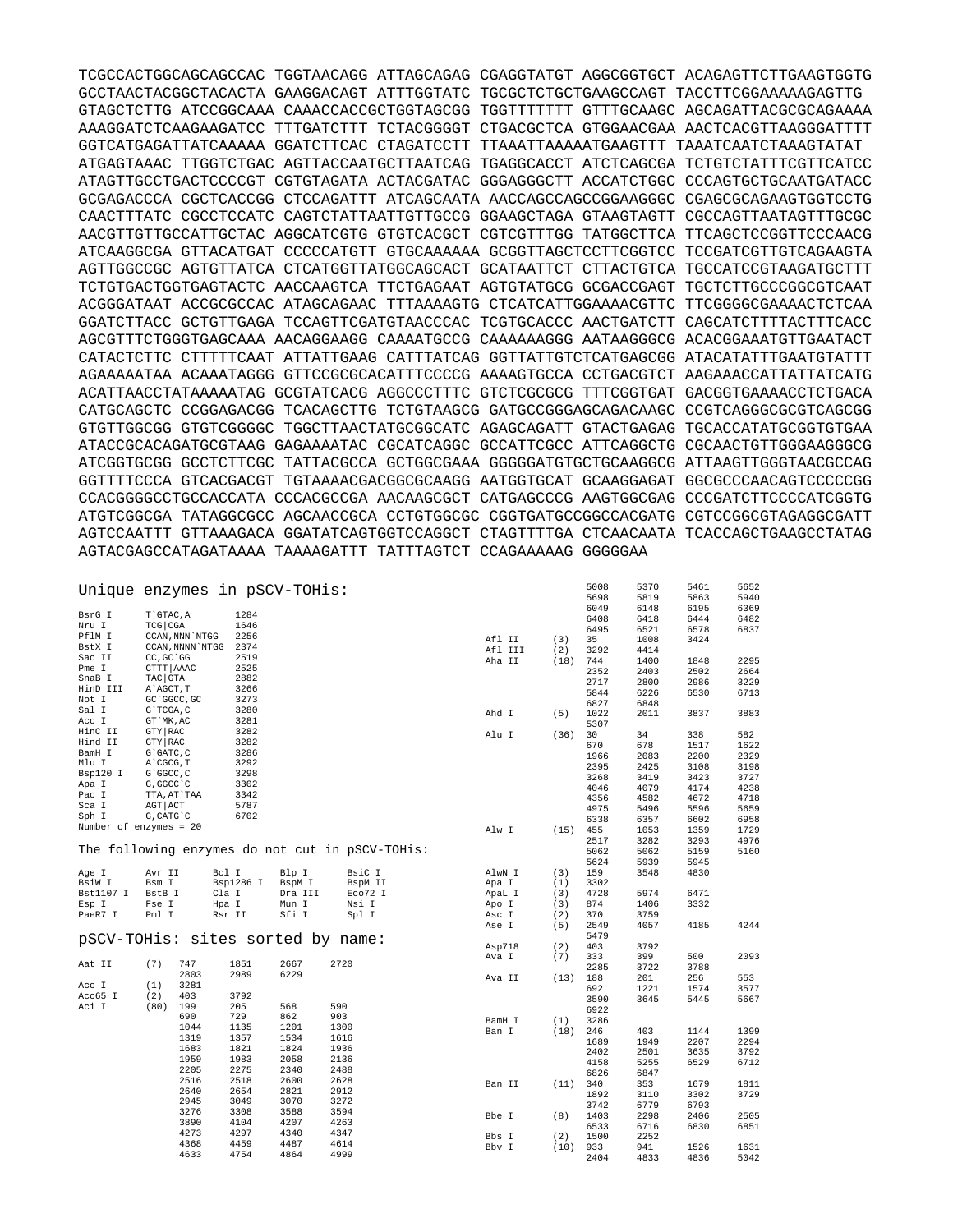|                   |                  | 5736         | 6347         |              |              |                |            | 584          | 588          | 633          | 652          |
|-------------------|------------------|--------------|--------------|--------------|--------------|----------------|------------|--------------|--------------|--------------|--------------|
| Bby II            | (2)              | 1499         | 2251         |              |              |                |            | 1201         | 1510         | 1624         | 2478         |
| Bcn I             | (16)             | 166          | 401          | 402          | 573          |                |            | 2628         | 2821         | 3270         | 3417         |
|                   |                  | 726<br>3790  | 2401<br>3791 | 3303<br>4795 | 3555<br>5491 |                |            | 3421<br>4236 | 3710<br>4345 | 3761<br>4431 | 4207<br>4468 |
|                   |                  | 5842         | 6343         | 6378         | 6729         |                |            | 5028         | 5419         | 6432         | 6580         |
| Bfa I             | (14)             | 31           | 221          | 663          | 675          |                |            | 6600         | 6604         | 6700         | 6741         |
|                   |                  | 1396         | 1524         | 1812         | 2542         |                |            | 6789         | 6831         | 6861         |              |
|                   |                  | 3420         | 3610         | 4909         | 5162         | Cfr10 I        | (5)        | 631          | 2498         | 5387         | 6850         |
|                   |                  | 5497         | 6932         |              |              |                |            | 6859         |              |              |              |
| Bgl I             | (5)              | 2632         | 2754         | 2825         | 5427         | Csp6 I         | (16)       | 404          | 660          | 1285         | 2029         |
|                   |                  | 6545         |              |              |              |                |            | 2281         | 2470         | 2760         | 2785         |
| Bgl II            | (4)              | 3128         | 3149         | 3170         | 3260         |                |            | 2840         | 2873         | 2924         | 3081         |
| Bpm I             | (4)              | 3244         | 3357         | 5377         | 6995         |                |            | 3793         | 5786         | 6462         | 6973         |
| Bsa I             | (6)              | 478<br>3866  | 532<br>5368  | 1151         | 3845         | Dde I          | (21)       | 75<br>783    | 169<br>1020  | 210<br>1292  | 478<br>2019  |
| BsaA I            | (2)              | 2047         | 2882         |              |              |                |            | 2506         | 3264         | 3464         | 3558         |
| BsaB I            | (5)              | 1713         | 3127         | 3148         | 3169         |                |            | 3599         | 3868         | 3939         | 4689         |
|                   |                  | 3190         |              |              |              |                |            | 5098         | 5264         | 5804         | 6230         |
| BsaH I            | (18)             | 744          | 1400         | 1848         | 2295         |                |            | 6465         |              |              |              |
|                   |                  | 2352         | 2403         | 2502         | 2664         | Dpn I          | (34)       | 95           | 461          | 1048         | 1180         |
|                   |                  | 2717         | 2800         | 2986         | 3229         |                |            | 1365         | 1649         | 1710         | 1724         |
|                   |                  | 5844         | 6226         | 6530         | 6713         |                |            | 1916         | 2312         | 2512         | 3130         |
|                   |                  | 6827         | 6848         |              |              |                |            | 3151         | 3172         | 3193         | 3218         |
| BsaJ I            | (42)             | 163          | 242          | 252          | 399          |                |            | 3262         | 3288         | 3484         | 4982         |
|                   |                  | 463          | 499          | 548          | 549          |                |            | 5057         | 5068         | 5076         | 5154         |
|                   |                  | 696<br>749   | 735<br>1169  | 736<br>1238  | 748<br>1247  |                |            | 5166<br>5676 | 5271<br>5934 | 5612<br>5951 | 5630<br>5987 |
|                   |                  | 1267         | 1268         | 1413         | 1718         |                |            | 6572         | 6796         |              |              |
|                   |                  | 1842         | 1977         | 2001         | 2037         | DpnII          | (34)       | 93           | 459          | 1046         | 1178         |
|                   |                  | 2094         | 2154         | 2250         | 2286         |                |            | 1363         | 1647         | 1708         | 1722         |
|                   |                  | 2355         | 2481         | 2516         | 2902         |                |            | 1914         | 2310         | 2510         | 3128         |
|                   |                  | 3552         | 3631         | 3641         | 3788         |                |            | 3149         | 3170         | 3191         | 3216         |
|                   |                  | 3851         | 4153         | 4574         | 6648         |                |            | 3260         | 3286         | 3482         | 4980         |
|                   |                  | 6726         | 6732         |              |              |                |            | 5055         | 5066         | 5074         | 5152         |
| BsaW I            | (3)              | 4620         | 4767         | 5598         |              |                |            | 5164         | 5269         | 5610         | 5628         |
| BseR I            | (7)              | 466          | 1295         | 1334         | 1828         |                |            | 5674         | 5932         | 5949         | 5985         |
|                   |                  | 1830         | 2152<br>2411 | 3854         |              |                |            | 6570         | 6794         |              |              |
| Bsq I<br>BsiE I   | (2)<br>(10)      | 1602<br>594  | 729          | 1534         | 1650         | Dra I<br>Drd I | (4)<br>(4) | 2525<br>1502 | 5173<br>2357 | 5192<br>4522 | 5884<br>6391 |
|                   |                  | 3276         | 4330         | 4754         | 5677         | Dsa I          | (6)        | 696          | 1413         | 2250         | 2516         |
|                   |                  | 5826         | 6573         |              |              |                |            | 2902         | 6732         |              |              |
| BsiHKA I          | (7)              | 340          | 3110         | 3729         | 4732         | Eae I          | (15)       | 584          | 726          | 1111         | 1132         |
|                   |                  | 5893         | 5978         | 6475         |              |                |            | 1416         | 1531         | 1900         | 2341         |
| BsmA I            | (23)             | 108          | 477          | 533          | 611          |                |            | 2376         | 3273         | 3309         | 4253         |
|                   |                  | 736          | 834          | 951          | 1075         |                |            | 5695         | 6729         | 6861         |              |
|                   |                  | 1134         | 1152         | 1330         | 1433         | Eag I          | (3)        | 726          | 1531         | 3273         |              |
|                   |                  | 2975         | 3221         | 3374         | 3497         | Ear I          | (6)        | 1072         | 1313         | 4036         | 4298         |
|                   |                  | 3844         | 3865         | 5369         | 6143         |                |            | 6102         | 6590         |              |              |
|                   | (8)              | 6296         | 6340         | 7012<br>1074 | 1133         | Eco47 III      | (2)        | 925          | 6768<br>1987 | 2320         | 2344         |
| BsmB I            |                  | 735          | 833          |              |              | Eco57 I        | (8)        | 1511         |              |              |              |
|                   |                  |              |              |              |              |                |            |              |              |              |              |
|                   |                  | 1331         | 3220         | 6297         | 6339         |                |            | 2350         | 4961         | 5975         | 6979         |
| BsmF I            | (15)             | 174          | 187          | 566          | 731          | ECON I         | (2)        | 786          | 1394         |              |              |
|                   |                  | 766<br>2018  | 1207<br>2717 | 1587<br>2868 | 1999<br>3036 | Eco0109 I      | (6)        | 256<br>6283  | 1221<br>6737 | 1574         | 3645         |
|                   |                  | 3563         | 3576         | 6708         |              | ECOR I         | (2)        | 1406         | 3332         |              |              |
| BsoF I            | (47)             | 729          | 903          | 919          | 922          | ECOR II        | (22)       | 241          | 548          | 735          | 748          |
|                   |                  | 927          | 930          | 1135         | 1515         |                |            | 1169         | 1194         | 1217         | 1237         |
|                   |                  | 1534         | 1608         | 1611         | 1614         |                |            | 1267         | 1717         | 2000         | 2154         |
|                   |                  | 1617         | 1620         | 1784         | 1822         |                |            | 2630         | 2823         | 3221         | 3630         |
|                   |                  | 1936         | 1984         | 2137         | 2201         |                |            | 4152         | 4440         | 4561         | 4574         |
|                   |                  | 2206         | 2341         | 2393         | 2396         |                |            | 6647         | 6924         |              |              |
|                   |                  | 2488         | 3273         | 3276         | 3309         | ECOR V         | (3)        | 141          | 3530         | 6915         |              |
|                   |                  | 4239<br>4459 | 4320<br>4614 | 4338<br>4757 | 4341<br>4822 | Ehe I          | (8)        | 1401<br>6531 | 2296<br>6714 | 2404<br>6828 | 2503<br>6849 |
|                   |                  | 4825         | 5031         | 5359         | 5698         | Fnu4H I        | (47)       | 729          | 903          | 919          | 922          |
|                   |                  | 5725         | 5820         | 6049         | 6336         |                |            | 927          | 930          | 1135         | 1515         |
|                   |                  | 6445         | 6549         | 6622         |              |                |            | 1534         | 1608         | 1611         | 1614         |
| Bsp120 I          | (1)              | 3298         |              |              |              |                |            | 1617         | 1620         | 1784         | 1822         |
| BspH I            | (4)              | 5134         | 6142         | 6247         | 6771         |                |            | 1936         | 1984         | 2137         | 2201         |
| Bsr I             | $(18)$ 376       |              | 1032         | 1060         | 1548         |                |            | 2206         | 2341         | 2393         | 2396         |
|                   |                  | 1572         | 2027         | 2838         | 3765         |                |            | 2488         | 3273         | 3276         | 3309         |
|                   |                  | 4215         | 4821         | 4834         | 4948         |                |            | 4239         | 4320         | 4338         | 4341         |
|                   |                  | 5354<br>5954 | 5472<br>6660 | 5515         | 5782         |                |            | 4459<br>4825 | 4614<br>5031 | 4757<br>5359 | 4822<br>5698 |
| BsrB I            | (5)              | 1044         | 2275         | 4106         | 4347         |                |            | 5725         | 5820         | 6049         | 6336         |
|                   |                  | 6148         |              |              |              |                |            | 6445         | 6549         | 6622         |              |
| BsrD I            | (2)              | 5368         | 5542         |              |              | Fok I          | $(15)$ 425 |              | 1142         | 1302         | 1466         |
| BsrG I            | (1)              | 1284         |              |              |              |                |            | 1701         | 1994         | 2051         | 2290         |
| BssH II           | (5)              | 319          | 370          | 2476         | 3708         |                |            | 3219         | 3813         | 5273         | 5454         |
|                   |                  | 3759         |              |              |              |                |            | 5741         | 6384         | 6628         |              |
| BssS I            | (5)              | 1589         | 1904         | 4587         | 5971         | Fsp I          | (3)        | 1880         | 5529         | 6552         |              |
|                   |                  | 6278         |              |              |              | Gdi II         | $(14)$ 725 |              | 727          | 1131         | 1530         |
| BstE II           | (3)              | 1089         | 1972         | 2143         |              |                |            | 1532         | 1901         | 2342         | 3272         |
| BstN I            | $(22)$ 243       | 1171         | 550<br>1196  | 737<br>1219  | 750<br>1239  |                |            | 3274<br>6730 | 3310<br>6862 | 4254         | 5694         |
|                   |                  | 1269         | 1719         | 2002         | 2156         | Gsu I          | (4)        | 3243         | 3358         | 5378         | 6996         |
|                   |                  | 2632         | 2825         | 3223         | 3632         | Hae I          | $(10)$ 586 |              | 1113         | 1418         | 1835         |
|                   |                  | 4154         | 4442         | 4563         | 4576         |                |            | 2042         | 2264         | 2378         | 4429         |
|                   |                  | 6649         | 6926         |              |              |                |            | 4440         | 4892         |              |              |
| BstU I            | $(27)$ 319       |              | 321          | 372          | 905          | Hae II         | $(12)$ 927 |              | 1403         | 2298         | 2406         |
|                   |                  | 907          | 1137         | 1646         | 2115         |                |            | 2505         | 4292         | 4662         | 6533         |
|                   |                  | 2205         | 2478         | 2518         | 2602         |                |            | 6716         | 6770         | 6830         | 6851         |
|                   |                  | 3278         | 3294         | 3708         | 3710         | Hae III        | $(42)$ 130 |              | 175          | 586          | 728          |
|                   |                  | 3761         | 4261         | 4263         | 4461         |                |            | 764          | 776          | 989          | 1113         |
|                   |                  | 5042<br>6297 | 5372<br>6299 | 5865<br>6402 | 6197         |                |            | 1134<br>1835 | 1199<br>1902 | 1418<br>1935 | 1533<br>1986 |
| BstX I            | (1)              | 2374         |              |              |              |                |            | 2042         | 2229         | 2264         | 2343         |
| BstY I            | $(12)$ 2510      |              | 3128         | 3149         | 3170         |                |            | 2378         | 2487         | 2626         | 2819         |
|                   |                  | 3260         | 3286         | 5055         | 5066         |                |            | 3275         | 3300         | 3311         | 3519         |
|                   |                  | 5152         | 5164         | 5932         | 5949         |                |            | 3564         | 4255         | 4429         | 4440         |
| Bsu36 I<br>Cac8 I | (3)<br>$(35)$ 28 | 783          | 1020<br>32   | 2506<br>321  | 372          |                |            | 4458<br>5697 | 4892<br>6284 | 5350<br>6582 | 5430<br>6731 |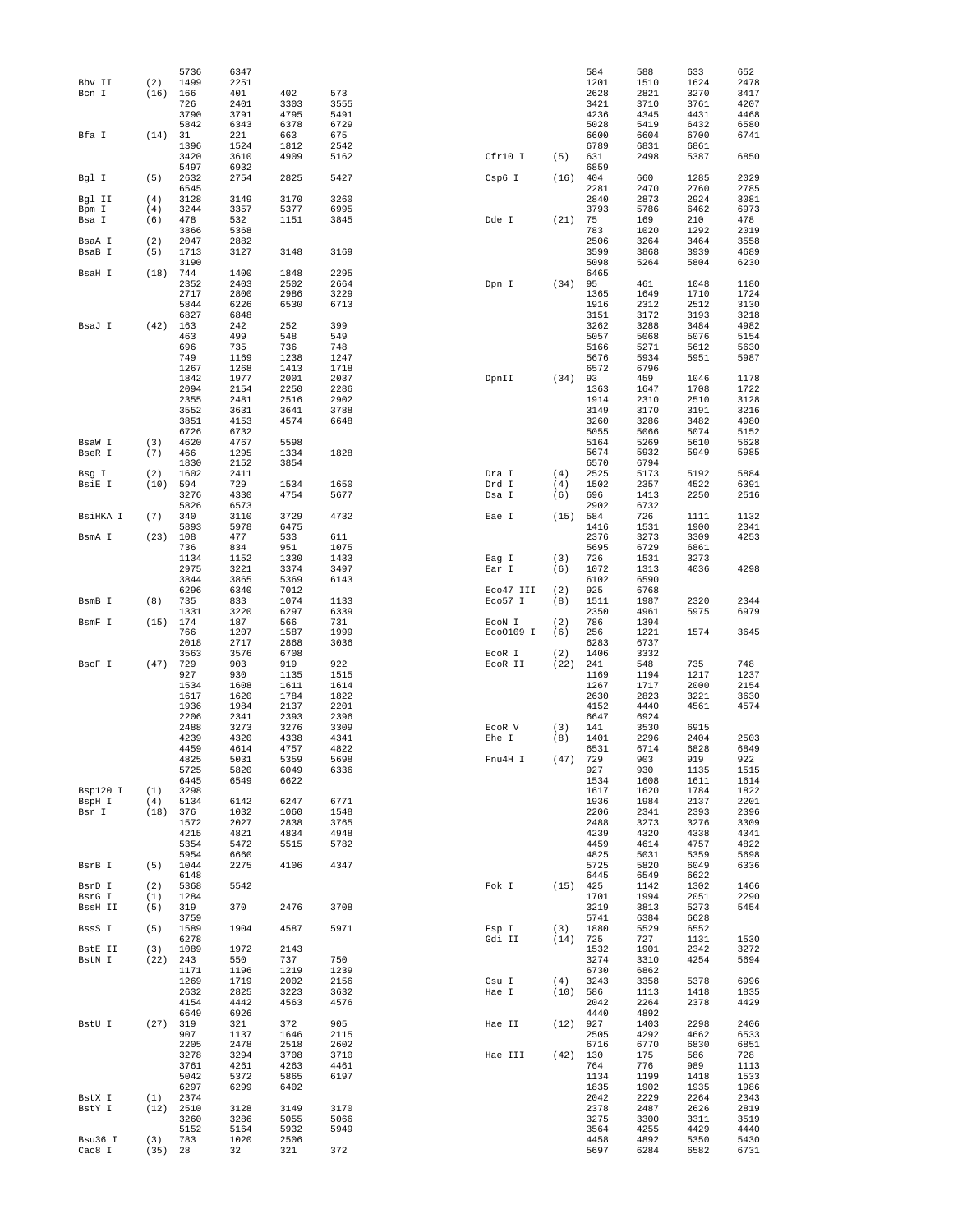|          |      | 6739         | 6863         |              |              |           |            | 2476        | 3083        | 3259         | 3298         |
|----------|------|--------------|--------------|--------------|--------------|-----------|------------|-------------|-------------|--------------|--------------|
| Hga I    | (14) | 383          | 644          | 897          | 1493         |           |            | 3607        | 3759        | 3778         | 3823         |
|          |      | 2359         | 3067         | 3236         | 3268         |           |            | 3850        | 3874        | 3934         | 4263         |
|          |      | 3772         | 4524         | 5102         | 5834         |           |            | 4312        | 4522        | 4595         | 4846         |
|          |      | 6392         | 6861         |              |              |           |            | 5246        | 5327        | 5473         | 5679         |
| HqiA I   | (7)  | 340          | 3110         | 3729         | 4732         |           |            | 6274        | 6332        | 6592         | 6876         |
|          |      | 5893         | 5978         |              |              |           |            | 586         | 1113        |              |              |
|          |      |              |              | 6475         |              | Msc I     | (4)        |             |             | 1418         | 2378         |
| HgiE II  | (2)  | 4993         | 6473         |              |              | Mse I     | (26)       | 36          | 1009        | 1121         | 1151         |
| Hha I    | (45) | 321          | 323          | 372          | 374          |           |            | 1175        | 2524        | 2549         | 3338         |
|          |      | 650          | 907          | 926          | 1402         |           |            | 3342        | 3425        | 3959         | 4057         |
|          |      | 1514         | 1869         | 1881         | 2115         |           |            | 4185        | 4244        | 5120         | 5172         |
|          |      | 2205         | 2297         | 2405         | 2478         |           |            | 5177        | 5191        | 5244         | 5479         |
|          |      | 2480         | 2504         | 3710         | 3712         |           |            | 5518        | 5883        | 6255         | 6436         |
|          |      | 3761         | 3763         | 4038         | 4198         |           |            | 6633        | 6903        |              |              |
|          |      | 4263         | 4291         | 4324         | 4594         | Msl I     | (3)        | 2907        | 5559        | 5718         |              |
|          |      | 4661         | 4761         | 4935         | 5044         | Msp I     | $(27)$ 165 |             | 400         | 571          | 632          |
|          |      |              |              |              |              |           |            | 725         |             |              | 2499         |
|          |      | 5437         | 5530         | 5867         | 6199         |           |            |             | 1403        | 2400         |              |
|          |      | 6299         | 6402         | 6532         | 6553         |           |            | 3302        | 3554        | 3789         | 4132         |
|          |      | 6686         | 6715         | 6769         | 6829         |           |            | 4621        | 4768        | 4794         | 4984         |
|          |      | 6850         |              |              |              |           |            | 5388        | 5422        | 5489         | 5599         |
| HinC II  | (1)  | 3282         |              |              |              |           |            | 5841        | 6342        | 6376         | 6728         |
| Hind II  | (1)  | 3282         |              |              |              |           |            | 6851        | 6860        | 6875         |              |
| HinD III | (1)  | 3266         |              |              |              | MspAl I   | (12)       | 590         | 1622        | 2395         | 2518         |
| Hinf I   | (17) | 444          | 452          | 793          | 804          |           |            | 3890        | 4238        | 4756         | 5001         |
|          |      | 1439         | 1771         | 2159         | 2952         |           |            | 5942        | 6408        | 6602         | 6958         |
|          |      | 3949         | 3971         | 3992         | 4249         | Nae I     | (2)        | 633         | 6861        |              |              |
|          |      | 4314         | 4389         | 4785         | 5302         | Nar I     | (8)        | 1400        | 2295        | 2403         | 2502         |
|          |      | 6940         |              |              |              |           |            | 6530        | 6713        | 6827         | 6848         |
|          |      |              |              |              | 2295         |           |            |             |             |              |              |
| HinI I   | (18) | 744          | 1400         | 1848         |              | Nci I     | (16)       | 165         | 400         | 401          | 572          |
|          |      | 2352         | 2403         | 2502         | 2664         |           |            | 725         | 2400        | 3302         | 3554         |
|          |      | 2717         | 2800         | 2986         | 3229         |           |            | 3789        | 3790        | 4794         | 5490         |
|          |      | 5844         | 6226         | 6530         | 6713         |           |            | 5841        | 6342        | 6377         | 6728         |
|          |      | 6827         | 6848         |              |              | Nco I     | (3)        | 1413        | 2250        | 2902         |              |
| HinP I   | (45) | 319          | 321          | 370          | 372          | Nde I     | (2)        | 2776        | 6478        |              |              |
|          |      | 648          | 905          | 924          | 1400         | NgoM I    | (2)        | 631         | 6859        |              |              |
|          |      | 1512         | 1867         | 1879         | 2113         | Nhe I     | (2)        | 30          | 3419        |              |              |
|          |      | 2203         | 2295         | 2403         | 2476         | Nla III   | (23)       | 62          | 1207        | 1417         | 1867         |
|          |      |              |              |              |              |           |            |             |             |              |              |
|          |      | 2478         | 2502         | 3708         | 3710         |           |            | 1885        | 2254        | 2377         | 2846         |
|          |      | 3759         | 3761         | 4036         | 4196         |           |            | 2906        | 3451        | 3905         | 4072         |
|          |      | 4261         | 4289         | 4322         | 4592         |           |            | 4418        | 5138        | 5629         | 5639         |
|          |      | 4659         | 4759         | 4933         | 5042         |           |            | 5717        | 5753        | 6146         | 6251         |
|          |      | 5435         | 5528         | 5865         | 6197         |           |            | 6335        | 6702        | 6775         |              |
|          |      | 6297         | 6400         | 6530         | 6551         | Nla IV    | (43)       | 190         | 203         | 248          | 405          |
|          |      | 6684         | 6713         | 6767         | 6827         |           |            | 523         | 554         | 694          | 763          |
|          |      | 6848         |              |              |              |           |            | 895         | 1146        | 1223         | 1401         |
|          |      |              |              |              |              |           |            |             |             |              |              |
| Hpa II   | (27) | 165          | 400          | 571          | 632          |           |            | 1575        | 1691        | 1891         | 1951         |
|          |      | 725          | 1403         | 2400         | 2499         |           |            | 1987        | 2035        | 2209         | 2230         |
|          |      | 3302         | 3554         | 3789         | 4132         |           |            | 2296        | 2404        | 2503         | 3009         |
|          |      | 4621         | 4768         | 4794         | 4984         |           |            | 3288        | 3300        | 3579         | 3592         |
|          |      | 5388         | 5422         | 5489         | 5599         |           |            | 3637        | 3794        | 4160         | 4446         |
|          |      | 5841         | 6342         | 6376         | 6728         |           |            | 4485        | 5257        | 5351         | 5392         |
|          |      |              |              |              |              |           |            |             |             |              |              |
|          |      |              |              |              |              |           |            |             |             |              |              |
|          |      | 6851         | 6860         | 6875         |              |           |            | 5603        | 6193        | 6531         | 6714         |
| Hph I    | (20) | 1159         | 1185         | 1403         | 1983         |           |            | 6738        | 6828        | 6849         |              |
|          |      | 2154         | 2205         | 2426         | 2917         | Not I     | (1)        | 3273        |             |              |              |
|          |      | 3311         | 3317         | 5151         | 5378         | Nru I     | (1)        | 1646        |             |              |              |
|          |      | 5792         | 6000         | 6033         | 6317         | Nsp7524 I | (3)        | 4414        | 6331        | 6698         |              |
|          |      | 6326         | 6819         | 6864         | 6945         | NspB II   | (12)       | 590         | 1622        | 2395         | 2518         |
| Kas I    | (8)  | 1399         | 2294         | 2402         | 2501         |           |            | 3890        | 4238        | 4756         | 5001         |
|          |      | 6529         | 6712         | 6826         | 6847         |           |            | 5942        | 6408        | 6602         | 6958         |
| Kpn I    | (2)  | 407          | 3796         |              |              |           | (3)        | 4418        | 6335        | 6702         |              |
| Mae I    | (14) | 31           | 221          | 663          | 675          | NspH I    | (1)        | 3342        |             |              |              |
|          |      |              |              |              |              | Pac I     |            |             |             |              |              |
|          |      | 1396         | 1524         | 1812         | 2542         | Pal I     | (42)       | 130         | 175         | 586          | 728          |
|          |      | 3420         | 3610         | 4909         | 5162         |           |            | 764         | 776         | 989          | 1113         |
|          |      | 5497         | 6932         |              |              |           |            | 1134        | 1199        | 1418         | 1533         |
| Mae II   | (16) | 744          | 1083         | 1124         | 1848         |           |            | 1835        | 1902        | 1935         | 1986         |
|          |      | 2046         | 2664         | 2676         | 2717         |           |            | 2042        | 2229        | 2264         | 2343         |
|          |      | 2800         | 2881         | 2986         | 5117         |           |            | 2378        | 2487        | 2626         | 2819         |
|          |      | 5533         | 5906         | 6226         | 6668         |           |            | 3275        | 3300        | 3311         | 3519         |
| Mae III  | (24) | 39           | 996          | 1024         | 1089         |           |            | 3564        | 4255        | 4429         | 4440         |
|          |      | 1233         | 1972         | 2143         | 2149         |           |            | 4458        | 4892        | 5350         | 5430         |
|          |      | 2603         | 2690         | 3039         | 3428         |           |            | 5697        | 6284        | 6582         | 6731         |
|          |      | 3906         | 4770         | 4833         | 4949         |           |            | 6739        | 6863        |              |              |
|          |      | 5232         |              |              | 5774         | PflM I    |            | 2256        |             |              |              |
|          |      |              | 5563         | 5621         |              |           | (1)        |             |             |              |              |
|          |      | 5962         | 6350         | 6641         | 6661         | Ple I     | (3)        | 801         | 3957        | 4793         |              |
| Mbo I    | (34) | 93           | 459          | 1046         | 1178         | Pme I     | (1)        | 2525        |             |              |              |
|          |      | 1363         | 1647         | 1708         | 1722         | PpuM I    | (4)        | 256         | 1221        | 1574         | 3645         |
|          |      | 1914         | 2310         | 2510         | 3128         | Psp1406 I | (2)        | 5533        | 5906        |              |              |
|          |      | 3149         | 3170         | 3191         | 3216         | PspA I    | (2)        | 399         | 3788        |              |              |
|          |      | 3260         | 3286         | 3482         | 4980         | Pst I     | (4)        | 923         | 931         | 1107         | 2172         |
|          |      | 5055         | 5066         | 5074         | 5152         | Pvu I     | (3)        | 1650        | 5677        | 6573         |              |
|          |      | 5164         | 5269         | 5610         | 5628         | Pvu II    | (5)        | 1622        | 2395        | 4238         | 6602         |
|          |      | 5674         | 5932         | 5949         |              |           |            | 6958        |             |              |              |
|          |      |              |              |              | 5985         |           |            |             |             |              |              |
|          |      | 6570         | 6794         |              |              | Rsa I     | (16)       | 405         | 661         | 1286         | 2030         |
| Mbo II   |      | $(17)$ 1088  | 1301         | 1447         | 1504         |           |            | 2282        | 2471        | 2761         | 2786         |
|          |      | 1532         | 2253         | 2256         | 3269         |           |            | 2841        | 2874        | 2925         | 3082         |
|          |      | 4052         | 4286         | 5075         | 5148         |           |            | 3794        | 5787        | 6463         | 6974         |
|          |      | 5903         | 5981         | 6090         | 6578         | Sac I     | (3)        | 340         | 3110        | 3729         |              |
|          |      | 6790         |              |              |              | Sac II    | (1)        | 2519        |             |              |              |
| Mlu I    | (1)  | 3292         |              |              |              | Sal I     | (1)        | 3280        |             |              |              |
|          |      |              |              | 2246         | 3853         |           |            |             | 4298        |              |              |
| Mme I    | (7)  | 831          | 1108         |              |              | Sap I     | (2)        | 4036        |             |              |              |
|          |      | 3905         | 4628         | 4812         |              | Sau3A I   | $(34)$ 93  |             | 459         | 1046         | 1178         |
| Mnl I    | (72) | 218          | 370          | 389          | 434          |           |            | 1363        | 1647        | 1708         | 1722         |
|          |      | 462          | 486          | 508          | 512          |           |            | 1914        | 2310        | 2510         | 3128         |
|          |      | 568          | 778          | 874          | 1170         |           |            | 3149        | 3170        | 3191         | 3216         |
|          |      | 1273         | 1306         | 1312         | 1315         |           |            | 3260        | 3286        | 3482         | 4980         |
|          |      | 1321         | 1351         | 1354         | 1369         |           |            |             | 5066        | 5074         | 5152         |
|          |      |              |              |              |              |           |            | 5055        |             |              |              |
|          |      | 1376         | 1392         | 1456         | 1797         |           |            | 5164        | 5269        | 5610         | 5628         |
|          |      | 1798         | 1808         | 1811         | 1820         |           |            | 5674        | 5932        | 5949         | 5985         |
|          |      | 1837         | 1845         | 1848         | 1879         |           |            | 6570        | 6794        |              |              |
|          |      | 1912         | 1918         | 1924         | 1939         | Sau96 I   | $(34)$ 128 |             | 173         | 188          | 201          |
|          |      | 2027         | 2089         | 2122         | 2172         |           |            | 256         | 553         | 692          | 762          |
|          |      | 2229<br>2313 | 2254<br>2350 | 2274<br>2440 | 2281<br>2445 |           |            | 775<br>1574 | 987<br>1933 | 1198<br>1985 | 1221<br>2228 |